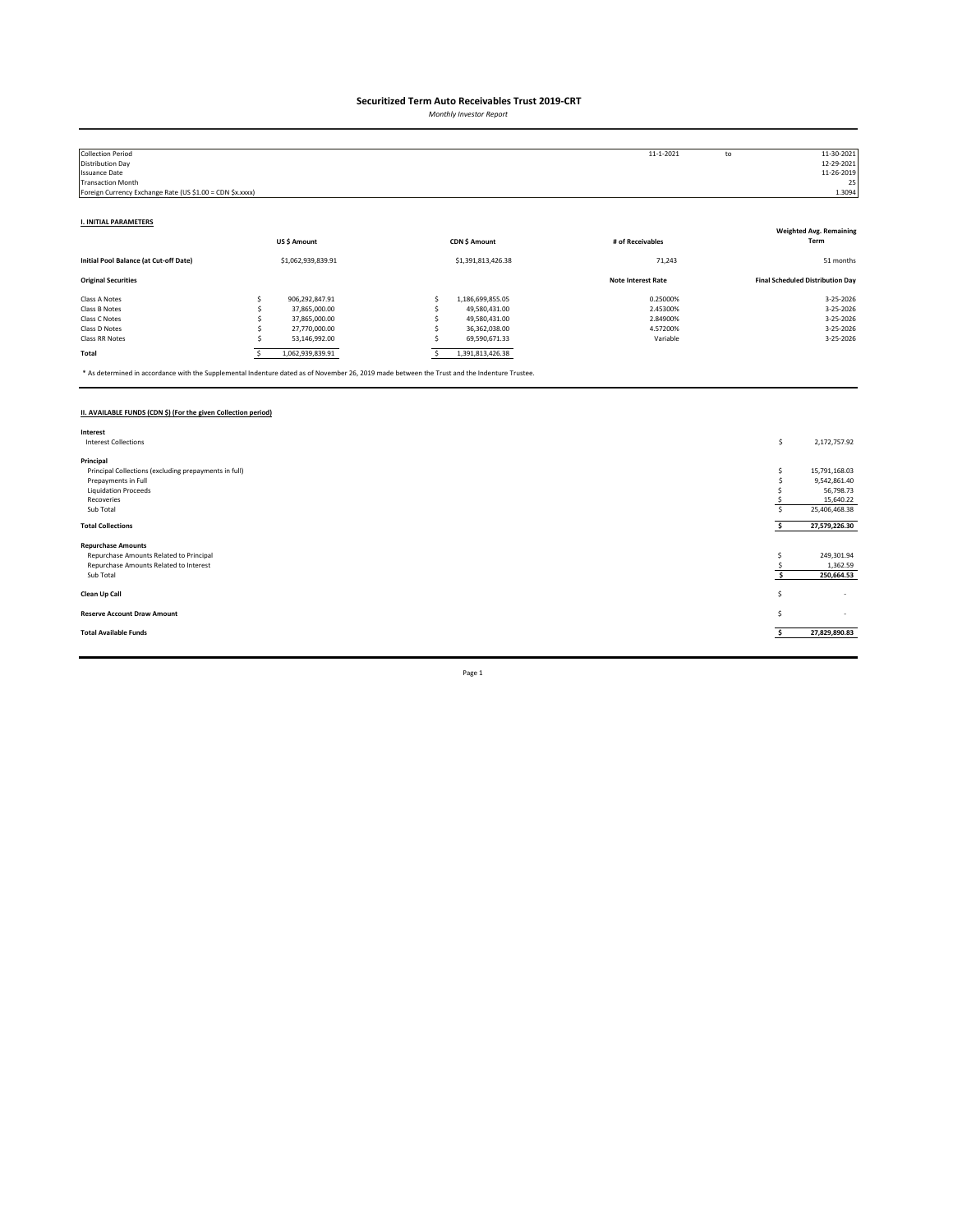*Monthly Investor Report*

| <b>Collection Period</b>                                  | 11-1-2021 | to | 11-30-2021 |
|-----------------------------------------------------------|-----------|----|------------|
| <b>Distribution Day</b>                                   |           |    | 12-29-2021 |
| Issuance Date                                             |           |    | 11-26-2019 |
| Transaction Month                                         |           |    | 25         |
| Foreign Currency Exchange Rate (US \$1.00 = CDN \$x.xxxx) |           |    | 1.3094     |
|                                                           |           |    |            |

#### **III. DISTRIBUTIONS**

| <b>Distribution</b>                                                                                                                                                                                                                            |        | <b>Class A-D Share</b><br>(CDN <sub>5</sub> )                                                   |                | <b>Class RR Share</b><br>(CDN <sub>5</sub> )                                             |     | <b>Amount Payable</b><br>(CDN <sub>5</sub> ) |    | <b>Distributions</b><br>(CDN S) |                     | Shortfall<br>(CDN <sub>5</sub> ) |              | <b>Carryover Shortfall</b><br>(CDN <sub>5</sub> ) |     | <b>Remaining Available</b><br>Funds<br>(CDN <sub>5</sub> ) |
|------------------------------------------------------------------------------------------------------------------------------------------------------------------------------------------------------------------------------------------------|--------|-------------------------------------------------------------------------------------------------|----------------|------------------------------------------------------------------------------------------|-----|----------------------------------------------|----|---------------------------------|---------------------|----------------------------------|--------------|---------------------------------------------------|-----|------------------------------------------------------------|
| (1) Trustee Fees and Expenses                                                                                                                                                                                                                  |        |                                                                                                 |                |                                                                                          | \$  |                                              | .s |                                 | Ŝ                   |                                  | Ŝ            |                                                   | s   | 27,829,890.83                                              |
| (2) Servicing Fee                                                                                                                                                                                                                              |        |                                                                                                 |                |                                                                                          |     |                                              | Ś  |                                 | Ś                   |                                  | <sup>s</sup> |                                                   | Ś   | 27,829,890.83                                              |
| (3) (i) Class A Fixed Rate Swap Payment <sup>(1)</sup>                                                                                                                                                                                         | Ś      | 178,754.25                                                                                      | -S             | 9,408.12                                                                                 | - 5 | 188,162.37                                   |    | 188,162.37 \$                   |                     |                                  |              |                                                   | Š.  | 27,641,728.46                                              |
| First Priority Principal Payment <sup>(2)</sup><br>(ii)                                                                                                                                                                                        | Ś      |                                                                                                 | Ś              | ٠                                                                                        | Ś   |                                              | .s |                                 | <b>S</b>            |                                  |              |                                                   | Ś   | 27,641,728.46                                              |
| (iii) Class B Fixed Rate Swap Payment <sup>(1)</sup>                                                                                                                                                                                           |        | 7,468.37                                                                                        | .S             | 393.07                                                                                   | s.  | 7,861.44 \$                                  |    | 7,861.44                        | $\ddot{\mathsf{s}}$ |                                  |              |                                                   | Ś   | 27,633,867.02                                              |
| (iv) Second Priority Principal Payment <sup>(2)</sup>                                                                                                                                                                                          |        |                                                                                                 | Ŝ              | ٠                                                                                        | -S  |                                              | S. |                                 | .s                  |                                  |              |                                                   | Š.  | 27,633,867.02                                              |
| (v) Class C Fixed Rate Swap Payment <sup>(1)</sup>                                                                                                                                                                                             | Ś      | 7,468.37                                                                                        | -Ś             | 393.07 \$                                                                                |     | 7,861.44 \$                                  |    | 7,861.44 \$                     |                     |                                  |              |                                                   | Ś   | 27,626,005.58                                              |
| (vi) Third Priority Principal Payment <sup>(2)</sup>                                                                                                                                                                                           | Ś      | 13,132,878.56 \$                                                                                |                | 691,204.13 \$                                                                            |     | 13,824,082.69 \$                             |    | 13,824,082.69 \$                |                     |                                  |              |                                                   | Ś   | 13,801,922.89                                              |
| (vii) Class D Fixed Rate Swap Payment <sup>(1)</sup>                                                                                                                                                                                           | Ś      | 5,477.26 \$                                                                                     |                | 288.28 \$                                                                                |     | 5,765.54 \$                                  |    | 5,765.54 \$                     |                     |                                  |              |                                                   | Ś   | 13,796,157.35                                              |
| (viii) Regular Principal Payment <sup>(2)</sup>                                                                                                                                                                                                | Ś      | 11,410,967.70 \$                                                                                |                | 600,577.25 \$                                                                            |     | 12,011,544.95 \$                             |    | 12,011,544.95 \$                |                     |                                  |              |                                                   | ¢   | 1,784,612.40                                               |
| (9) Reserve Account replenishment                                                                                                                                                                                                              |        |                                                                                                 |                |                                                                                          |     |                                              | Ś  |                                 |                     |                                  |              |                                                   |     | 1,784,612.40                                               |
| (10) Senior Swap Termination Payment, if any<br>(11) Subordinated Swap Termination Payment                                                                                                                                                     |        |                                                                                                 |                |                                                                                          |     |                                              | Ś  |                                 |                     |                                  |              |                                                   |     | 1,784,612.40<br>1,784,612.40                               |
| (12) Additional Trustee Fees and Expenses                                                                                                                                                                                                      |        |                                                                                                 |                |                                                                                          |     |                                              |    |                                 |                     |                                  |              |                                                   |     | 1,784,612.40                                               |
| (13) Other Expenses <sup>(3)</sup>                                                                                                                                                                                                             |        |                                                                                                 |                |                                                                                          |     | 307.57 \$                                    |    | 307.57 S                        |                     |                                  |              |                                                   |     | 1,784,304.82                                               |
| (14) Share of Remaining Available Funds                                                                                                                                                                                                        |        | 1,695,089.58 \$                                                                                 |                | 89,215.24 \$                                                                             |     | 1,784,304.82 \$                              |    | 1,784,304.82                    |                     | N/A                              |              | N/A                                               | .S  |                                                            |
| Total                                                                                                                                                                                                                                          | Ŝ.     | 26,438,104.10                                                                                   | - Ś            | 1,391,479.16 \$                                                                          |     | 27,829,890.83                                | Ŝ. | 27,829,890.83 \$                |                     | ×.                               | Ś            | $\sim$                                            | \$. | $\sim$                                                     |
| <b>Total Principal Payments</b><br>First Priority Principal Payment <sup>(2)</sup><br>Second Priority Principal Payment <sup>(2)</sup><br>Third Priority Principal Payment <sup>(2)</sup><br>Regular Principal Payment <sup>(2)</sup><br>Total | Ś<br>Ŝ | Class A-D Share<br>(CDN <sub>5</sub> )<br>13,132,878.56<br>11,410,967.70 \$<br>24,543,846.26 \$ | Ś<br>\$.<br>-S | <b>Class RR Share</b><br>(CDN <sub>5</sub> )<br>691,204.13<br>600,577.25<br>1,291,781.38 |     |                                              |    |                                 |                     |                                  |              |                                                   |     |                                                            |
| Amounts deposited by Swap Counterparty or<br><b>Administrative Agent</b>                                                                                                                                                                       |        | <b>Note Liquidation Account</b><br>(US S)                                                       |                | <b>Class RR Account</b><br>(US <sub>5</sub> )                                            |     |                                              |    |                                 |                     |                                  |              |                                                   |     |                                                            |
| <b>Total Amounts Deposited</b>                                                                                                                                                                                                                 | \$     | 18,889,301.71 \$                                                                                |                | 994,173.77                                                                               |     |                                              |    |                                 |                     |                                  |              |                                                   |     |                                                            |
|                                                                                                                                                                                                                                                |        |                                                                                                 |                |                                                                                          |     |                                              |    |                                 |                     |                                  |              |                                                   |     |                                                            |
| Amounts to be distributed to Noteholders                                                                                                                                                                                                       |        | (US S)                                                                                          |                | (US S)                                                                                   |     |                                              |    |                                 |                     |                                  |              |                                                   |     |                                                            |
| Note Interest <sup>(4)</sup>                                                                                                                                                                                                                   | Ś      | 144,956.01 \$                                                                                   |                | 7,629.26                                                                                 |     |                                              |    |                                 |                     |                                  |              |                                                   |     |                                                            |
| Principal Payment <sup>(5)</sup>                                                                                                                                                                                                               | S      | 18,744,345.70 \$                                                                                |                | 986,544.51                                                                               |     |                                              |    |                                 |                     |                                  |              |                                                   |     |                                                            |
| Total                                                                                                                                                                                                                                          | Š.     | 18,889,301.71 \$                                                                                |                | 994,173.77                                                                               |     |                                              |    |                                 |                     |                                  |              |                                                   |     |                                                            |
| Shortfall                                                                                                                                                                                                                                      |        |                                                                                                 | Ś              |                                                                                          |     |                                              |    |                                 |                     |                                  |              |                                                   |     |                                                            |
| <b>Carryover shortfall</b>                                                                                                                                                                                                                     |        | $\overline{\phantom{a}}$                                                                        |                |                                                                                          |     |                                              |    |                                 |                     |                                  |              |                                                   |     |                                                            |

<sup>(1)</sup> US \$ amount to pay interest on the Notes is obtained through Swap Agreement or by conversion of CDN \$ by the Administrative Agent if a Swap Termination Event has occurred and deposited to the Note Liquidation Account <sup>(2)</sup> US \$ amount to pay principal on the Notes is obtained through Swap Agreement or by conversion of CDN \$ by the Administrative Agent if a Swap Termination Event has occurred and deposited to the Note Liquidation Accoun

(3) Inclusive of other trust expenses accrued since the Issuance date.

<sup>(4)</sup> Sequential by Class of Notes based on the Accrued Note Interest for the respective Class A-D. Class RR amounts are calculated based on Class RR proportion as defined in the Offering Memorandum, as applicable.

<sup>P)</sup> For Class A-D paid pro rata by Class based on the respective Target Principal Allocation unless and until the occurrence of a Sequential Principal Payment Trigger Event, after which principal would be paid sequentiall

### **IV. NOTEHOLDER PAYMENTS**

|                               | Noteholder Interest Payments |                                                 | Noteholder Principal Payments |                  |  |                                                 | <b>Total Payment</b> |  |                                                 |  |  |
|-------------------------------|------------------------------|-------------------------------------------------|-------------------------------|------------------|--|-------------------------------------------------|----------------------|--|-------------------------------------------------|--|--|
|                               | Actual                       | Per \$1,000 Original<br><b>Principal Amount</b> |                               | Actual           |  | Per \$1,000 Original<br><b>Principal Amount</b> | Actual               |  | Per \$1,000 Original<br><b>Principal Amount</b> |  |  |
| US \$ Amounts                 |                              |                                                 |                               |                  |  |                                                 |                      |  |                                                 |  |  |
| Class A Notes                 | 59.251.80 S                  | 0.06538                                         |                               | 16.823.120.19 \$ |  | 18.56257                                        | 16.882.371.99 \$     |  | 18.62794                                        |  |  |
| Class B Notes                 | 24.290.06 S                  | 0.64149                                         |                               | 702.871.54 \$    |  | 18.56257                                        | 727.161.60 \$        |  | 19.20406                                        |  |  |
| Class C Notes                 | 28.211.32 \$                 | 0.74505                                         |                               | 702.871.54 \$    |  | 18.56257                                        | 731.082.86 \$        |  | 19.30762                                        |  |  |
| Class D Notes                 | 33.202.83 S                  | 1.19564                                         |                               | 515.482.44 \$    |  | 18.56257                                        | 548.685.27 \$        |  | 19.75820                                        |  |  |
| Class RR Notes <sup>(6)</sup> | 7,629.26 \$                  | 0.14355                                         |                               | 986,544.51 \$    |  | 18.56257                                        | 994,173.77 \$        |  | 18,70612                                        |  |  |
| Total (US \$)                 | 152,585.27                   |                                                 |                               | 19,730,890.21    |  |                                                 | 19,883,475.48        |  |                                                 |  |  |

(6) Excludes Class RR Share of remaining Available Funds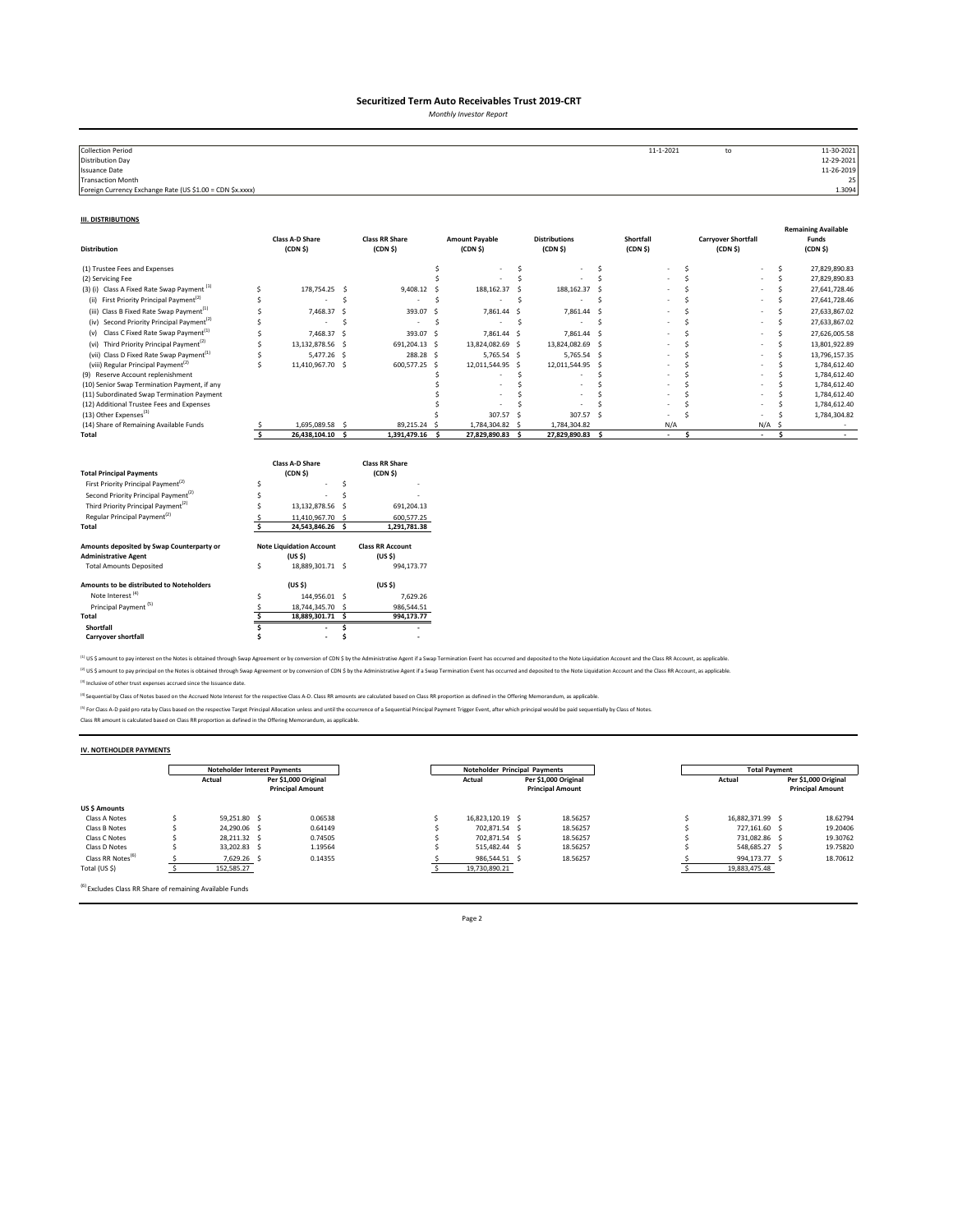*Monthly Investor Report*

| <b>Collection Period</b><br><b>Distribution Day</b><br><b>Issuance Date</b><br><b>Transaction Month</b>                                                                                                            |                                                                                                                                                           |                                                                                                      |                                                                            |                                                             | 11-1-2021                                                                                                             | to                                                                                                   | 11-30-2021<br>12-29-2021<br>11-26-2019<br>25                               |
|--------------------------------------------------------------------------------------------------------------------------------------------------------------------------------------------------------------------|-----------------------------------------------------------------------------------------------------------------------------------------------------------|------------------------------------------------------------------------------------------------------|----------------------------------------------------------------------------|-------------------------------------------------------------|-----------------------------------------------------------------------------------------------------------------------|------------------------------------------------------------------------------------------------------|----------------------------------------------------------------------------|
| Foreign Currency Exchange Rate (US \$1.00 = CDN \$x.xxxx)                                                                                                                                                          |                                                                                                                                                           |                                                                                                      |                                                                            |                                                             |                                                                                                                       |                                                                                                      | 1.3094                                                                     |
| <b>V. NOTES BALANCE</b>                                                                                                                                                                                            |                                                                                                                                                           |                                                                                                      |                                                                            |                                                             |                                                                                                                       |                                                                                                      |                                                                            |
|                                                                                                                                                                                                                    |                                                                                                                                                           | <b>Beginning of Period</b>                                                                           |                                                                            |                                                             |                                                                                                                       | <b>End of Period</b>                                                                                 |                                                                            |
| <b>Notes</b>                                                                                                                                                                                                       | Balance (US \$)                                                                                                                                           | Balance (CDN \$)                                                                                     | <b>Note Factor</b>                                                         |                                                             | Balance (US \$)                                                                                                       | Balance (CDN \$)                                                                                     | <b>Note Factor</b>                                                         |
| Class A Notes<br>Class B Notes<br>Class C Notes<br>Class D Notes<br>Class RR Notes<br>Total                                                                                                                        | \$<br>284,408,657.62 \$<br>\$<br>11,882,620.33 \$<br>\$<br>11,882,620.33 \$<br>8,714,653.81 \$<br>\$<br>16,678,344.85 \$<br>Ś<br>\$.<br>333,566,896.95 \$ | 372,404,696.29<br>15,559,103.06<br>15,559,103.06<br>11,410,967.68<br>21,838,624.79<br>436,772,494.85 | 0.3138154<br>0.3138154<br>0.3138154<br>0.3138154<br>0.3138154<br>0.3138154 | \$<br>\$<br>\$<br>\$<br>\$<br>\$                            | 267,585,537.43 \$<br>11,179,748.80 \$<br>11,179,748.80 \$<br>8,199,171.37 \$<br>15,691,800.34 \$<br>313,836,006.74 \$ | 350,376,502.71<br>14,638,763.07<br>14,638,763.07<br>10,735,994.97<br>20,546,843.41<br>410,936,867.21 | 0.2952528<br>0.2952528<br>0.2952528<br>0.2952528<br>0.2952528<br>0.2952528 |
| VI. POOL INFORMATION (CDN \$)                                                                                                                                                                                      |                                                                                                                                                           |                                                                                                      |                                                                            |                                                             |                                                                                                                       |                                                                                                      |                                                                            |
| Pool Information                                                                                                                                                                                                   |                                                                                                                                                           |                                                                                                      |                                                                            | <b>Beginning of Period</b>                                  |                                                                                                                       |                                                                                                      | <b>End of Period</b>                                                       |
| Weighted average APR<br>Weighted average Remaining Term<br>Number of Receivables Outstanding<br>Pool Balance<br>Pool Factor                                                                                        |                                                                                                                                                           |                                                                                                      | \$                                                                         | 6.18%<br>31 Months<br>38,566<br>436,772,494.85<br>0.3138154 |                                                                                                                       |                                                                                                      | 6.18%<br>31 Months<br>37,186<br>\$<br>410,936,867.21<br>0.2952528          |
| VII. RECONCILIATION OF RESERVE ACCOUNT (CDN \$)                                                                                                                                                                    |                                                                                                                                                           |                                                                                                      |                                                                            |                                                             |                                                                                                                       |                                                                                                      |                                                                            |
| Beginning Reserve Account Balance (as of Closing)<br>Reserve Account Deposits Made<br>Reserve Account Draw Amount<br><b>Ending Reserve Account Balance</b>                                                         |                                                                                                                                                           |                                                                                                      |                                                                            |                                                             |                                                                                                                       |                                                                                                      | \$<br>3,479,533.57<br>Ś<br>\$<br>\$<br>3,479,533.57                        |
| <b>Specified Reserve Account Balance</b>                                                                                                                                                                           |                                                                                                                                                           |                                                                                                      |                                                                            |                                                             |                                                                                                                       |                                                                                                      | \$<br>3,479,533.57                                                         |
| VIII. DELINQUENT RECEIVABLES (CDN \$)                                                                                                                                                                              |                                                                                                                                                           |                                                                                                      |                                                                            |                                                             |                                                                                                                       |                                                                                                      |                                                                            |
| <b>Delinquent Receivables</b>                                                                                                                                                                                      |                                                                                                                                                           |                                                                                                      | # of Receivables                                                           |                                                             | Amount                                                                                                                |                                                                                                      | % of End of Period Pool<br>Balance                                         |
| 31 - 60 Days Delinquent<br>61 - 90 Days Delinquent<br>91 - 120 Days Delinquent<br>121 - 180 Days Delinquent<br>181+ Days Delinquent<br><b>Total Delinquent Receivables</b>                                         |                                                                                                                                                           |                                                                                                      | 84<br>43<br>24<br>33<br>67<br>251                                          | \$<br>\$<br>\$<br>\$<br>-\$<br>\$                           | 966,316.23<br>440,729.97<br>199,585.75<br>413,404.39<br>810,285.37<br>2,830,321.71                                    |                                                                                                      | 0.24%<br>0.11%<br>0.05%<br>0.10%<br>0.20%<br>0.69%                         |
| <b>Repossession Inventory</b>                                                                                                                                                                                      |                                                                                                                                                           |                                                                                                      | # of Receivables                                                           |                                                             | Amount                                                                                                                |                                                                                                      |                                                                            |
| <b>Beginning of Period Repossession Inventory</b><br>Repossessions in the Current Collection Period<br>Vehicles removed from Inventory in Current Collection Period<br><b>End of Period Repossession Inventory</b> |                                                                                                                                                           |                                                                                                      | 18<br>10<br>(13)<br>15                                                     | \$<br>\$<br>-\$<br>\$                                       | 315,744.91<br>188,394.73<br>(201, 893.63)<br>302,246.01                                                               |                                                                                                      |                                                                            |
| Number of 61+ Delinquent Receivables                                                                                                                                                                               |                                                                                                                                                           |                                                                                                      |                                                                            |                                                             |                                                                                                                       |                                                                                                      | % of End Of Period<br># Receivables                                        |
| <b>Current Collection Period</b><br><b>Preceding Collection Period</b><br>Second preceding Collection Period<br>Three month simple average (current and two prior Collection Periods)                              |                                                                                                                                                           |                                                                                                      |                                                                            |                                                             |                                                                                                                       |                                                                                                      | 0.45%<br>0.44%<br>0.42%<br>0.43%                                           |